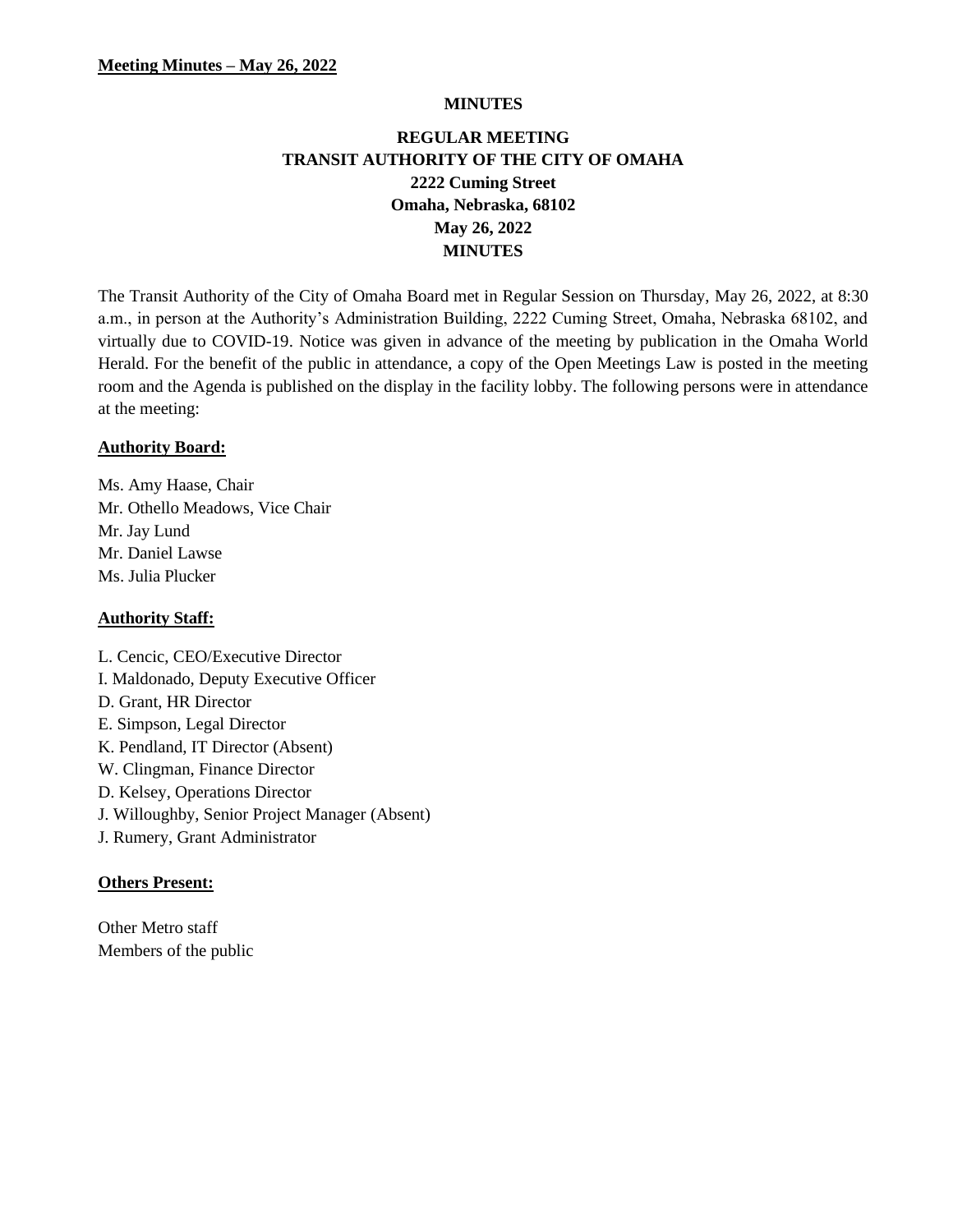### **Agenda Item #1**: **Call to order**

Ms. Haase called the meeting to order at 8:31 a.m. For the benefit of the public in attendance, a copy of the Open Meetings Law has been posted in the meeting room and is available online at ometro.com, and the agenda was published on the display in the facility lobby.

### **Agenda Item #2: Approval of Minutes of Previous Meetings**

Ms. Haase entertained a motion to approve the minutes of the Board Meeting on April 28, 2022.

Motion by Mr. Meadows; Second by Mr. Lawse

# R**OLL CALL: UNANIMOUS; MOTION CARRIES.**

### **Agenda Item #3: Administrative Report**

(L. Cencic)

Ms. Cencic formally introduced to the Board Ms. Gomez who is filling in as Board Secretary. Ms. Gomez is one of Metro's recent promotions from within Metro that Mr. Grant shared in his last Board report. Ms. Gomez is now Metro's Legal Clerk. Ms. Gomez's help as Board Secretary is necessitated by the recent retirement of Ms. Barritt who was with the agency for almost 36 years. Ms. Barritt retired in May 2022 and Metro wishes her well. Metro will work to fill her position.

Ms. Cencic updated the Board that Metro recently announced the extension of the K-12 Rides Free program through the summer break. The program has been incredibly successful. Metro has had over 150,000 student rides over the year-long pilot project, which is over a 75% increase in student ridership, even pre-pandemic. Metro is actively seeking funding to make the program permanent but in the meantime, Metro wants to continue the program due to the success of it so far.

Ms. Cencic informed the Board that Metro staff participated in Earth Day. Staff spoke with hundreds of people regarding the new electric buses. It was a great event where people were able to enjoy and view one of the electric buses. Metro also has a number of promotional events that happened in May which Mr. Maldonado will share in his report.

Ms. Cencic shared with the Board that Mr. Sherping, Metro's Paratransit Manager, will be attending the Nebraska Public Transportation Managers Workshop in June in Norfolk, Nebraska. Metro is excited to have him attend that event.

Lastly, Ms. Cencic informed the Board that many projects continue including office construction. New offices are being created in the Administration area and eventually, audio-visual changes will be made to both the Board Room and the lower-level Training Room to better accommodate hybrid workspaces.

Discussion was had.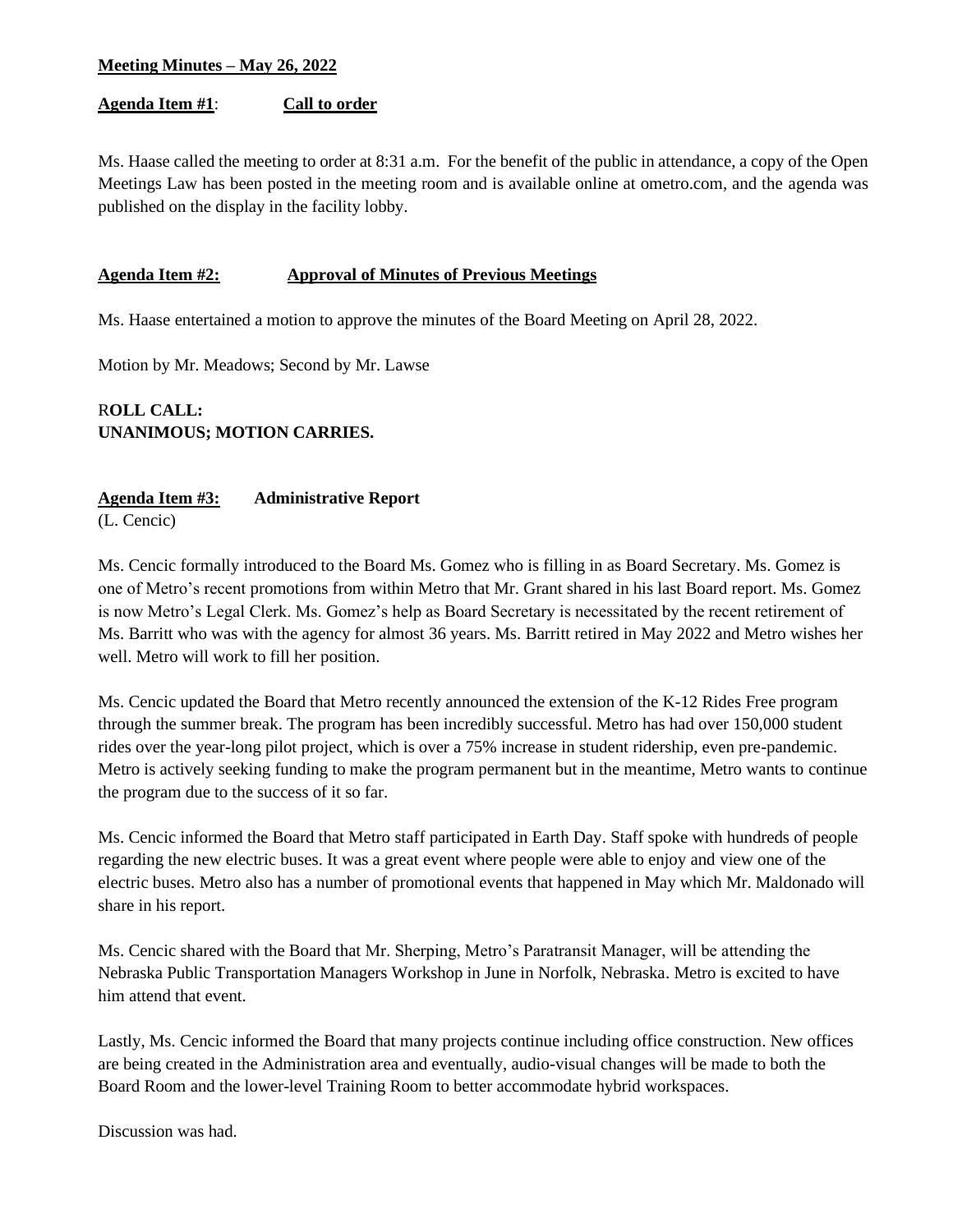# **Agenda Item #4a: Administrative Reports**

(D. Grant)

In the Month of May, Metro had 14 people start new roles. Of those 14, five are bus operators, two are paratransit operators, two are mechanic helpers, one is a Buildings, Grounds & Equipment Fieldman, and two are custodians. Metro also started a Procurement & Contracts Manager on the Administrative team. In addition to this position, Metro recently extended an offer for a Senior Communications & Community Relations Manager and that offer has been accepted. Metro is excited to have these new people join as new staff and be a part of the current hiring efforts.

Since the last board meeting, we have created and started advertising for 4 new roles. Those roles include two Body Shop Mechanics, a Tire Specialist, and an Inventory Specialist.

In addition to recruiting updates, Mr. Grant updated the Board that the Equal Opportunity plan has been submitted. This is a 4-year plan that helps Metro ensure equity across recruiting, discipline, and training initiatives throughout the organization. The plan also helps us monitor and ensure that Metro's internal demographics resemble the community that Metro serves.

Lastly, Metro has developed and started rolling out a new performance management initiative and plan for the administrative team. Metro is excited to see how that can help coach and develop the administrative staff.

Discussion was had.

### **Agenda Item #4b: Administrative Reports**

(I. Maldonado)

Metro's team continues to work actively towards monitoring service delivery and enhancing customer experience. Our training team has been extremely busy training new operators and mechanics. Since our last Board meeting, we held graduation for 8 fixed route operators, 3 MOBY operators, and 1 mechanic. Tomorrow we will have 5 additional operators graduating.

To promote the use of transit and support our local elections, on Tuesday, May 10<sup>th</sup>, 2022, Metro provided free rides on all of its services. The Bus to Ballot initiative generated an 11% increase in ridership compared to a typical Tuesday during this month, for a total of 977 additional rides. On May 20<sup>th</sup>, 2022, Metro celebrated the national Bike to Work Day with customers using bikes to ride Metro were able to ride fare-free. This generated a 28% increase in bike rack usage onboard with 24 more bikes compared to a typical Friday during this month. On this day, Metro also noticed 450 additional riders.

On May  $4<sup>th</sup>$ , 2022, during our Employee Appreciation & Safety Recognition Luncheon, Metro recognized 22 bus and MOBY operators for every 5 years of safe service. Nine operators were recognized for 5 years of driving safely, 5 for 10 years, 4 for 15 years, 3 for 20 years, and 1 for 25 years of safe driving. Also, 23 members of our fleet & facility maintenance and our custodial teams were recognized for not having any accidents.

On May 22<sup>nd</sup>, 2022, Metro started a new fixed route bus operator schedule and Mr. Maldonado is happy to announce that the changes did not cause any major difficulties or inconveniences to Metro customers.

Discussion was had.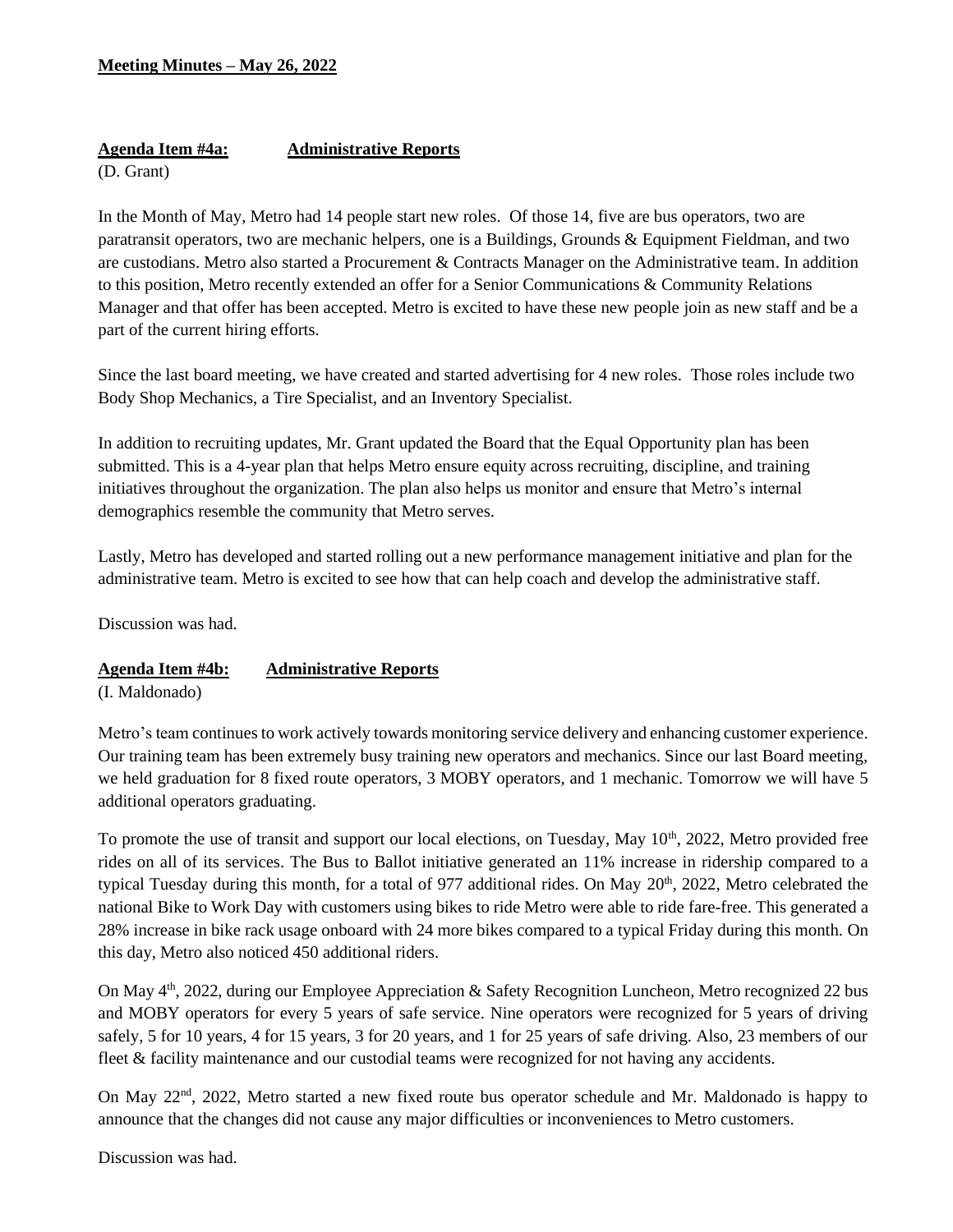### **Agenda Item #5: Request Appointment of New Member to Hourly Pension Retirement Committee** (W. Clingman)

Staff is requesting appointment of one hourly retirement committee member because of a vacancy created by a staff retirement.

The Metro hourly pension plan requires a 6-member committee which is comprised of the following individuals:

- Two members appointed by the Transport Workers Union of America, Local 223; one from among the local membership and one from the International Union
- Two members appointed by the Metro Board of Directors; one from the Metro management personnel and one from the Metro Board
- Two members from the citizens of Omaha who are businessmen qualified in financial affairs; one is appointed by the Union and one is appointed by the Metro Board of Directors

Ivan Maldonado would fill the management personnel vacancy the was created with the retirement of Kelly Shadden.

Discussion was had.

Motion by Mr. Meadows; Second by Ms. Plucker

# R**OLL CALL: UNANIMOUS; MOTION CARRIES.**

# **Agenda Item #6: Request Approval of Fiscal Year 2021 Audited Financials**

(W. Clingman)

Staff is seeking approval of the 2021 audited financial statements. Hamilton Associates performed the audit and produced the December 31, 2021 Audited Financial Statements. Representatives from Hamilton Associates reviewed the audit report with Lauren Cencic, William Clingman and the Finance/Procurement Committee. A copy of the audit report is included in the Board Packet. Assuming Finance/Procurement Committee concurrence, recommend approval.

Discussion was had.

Motion by Ms. Plucker; Second by Mr. Meadows

# R**OLL CALL: UNANIMOUS; MOTION CARRIES.**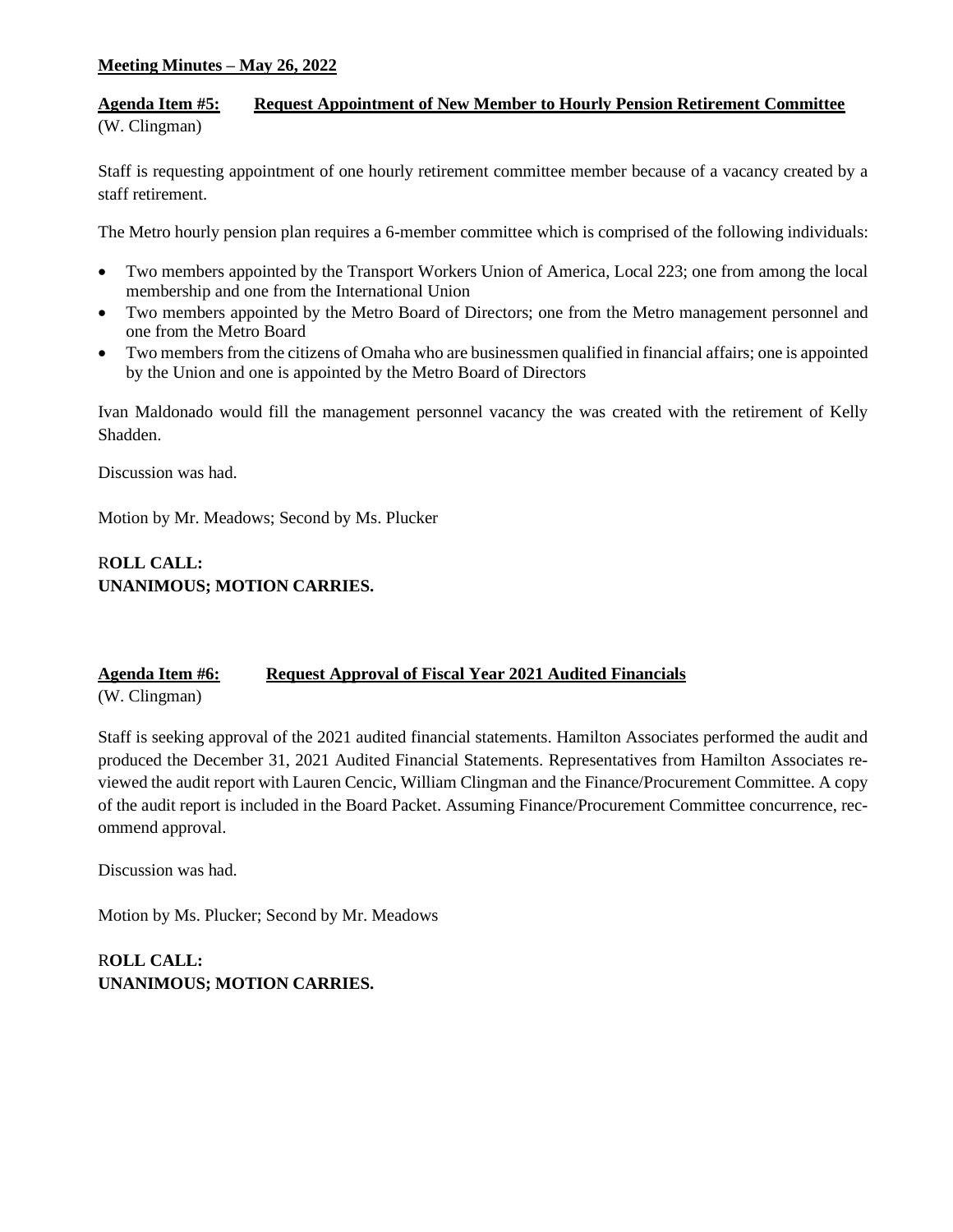# **Agenda Item #7: Request Approval of Revised Operating Policy 33 – Appearances Before the Board**

(L. Cencic)

Operating Policy 33 addresses appearances before Metro's Board of Directors. The policy was last revised and approved by the Board in August 1988. The proposed revised operating policy was developed in conjunction with the Planning/Policy Committee. The proposed revisions are compliant with the Open Meetings Law and provide clarity on the rights of the public and stakeholders when making public comments at Board meetings. Under the proposed policy, a public comment period for items not on the agenda would be added to future Board meetings. A copy of the revised operating policy is being sent under separate cover.

Discussion was had.

Motion by Mr. Lund; Second by Mr. Lawse

# R**OLL CALL: UNANIMOUS; MOTION CARRIES.**

### **Agenda Item #8: Request Approval of the 2023 Transportation Improvement Program** (J. Rumery)

Staff requests approval of the 2023 element of the 2023- 2028 Transportation Improvement Program (TIP). This amendment is to program funds and create the 2023 Program of Projects (POP).

Staff recommends programming existing Capitalized Operations Apportionment Funds (5307) in the FY 2023 element of the TIP. Staff is also requesting to program

Staff is recommending approval of the 2023 Program of Projects in the following manner: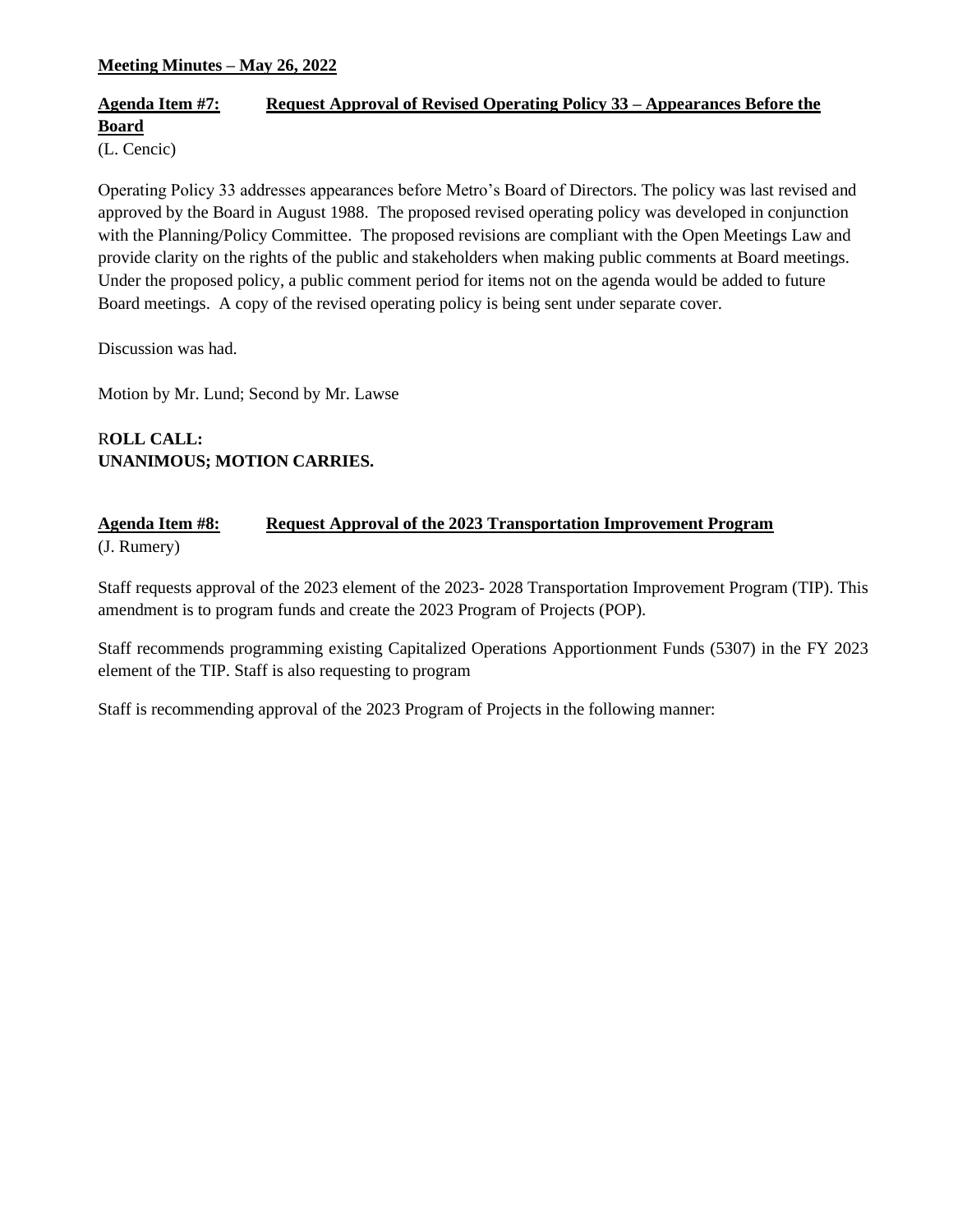|                                                             | <b>SOURCE</b>             |                                                                     |                                                                                                                                                                                                                                           |
|-------------------------------------------------------------|---------------------------|---------------------------------------------------------------------|-------------------------------------------------------------------------------------------------------------------------------------------------------------------------------------------------------------------------------------------|
| <b>PROJECT</b>                                              | <b>OF</b><br><b>FUNDS</b> | <b>AMOUNT</b>                                                       | <b>DESCRIPTION</b>                                                                                                                                                                                                                        |
|                                                             |                           |                                                                     |                                                                                                                                                                                                                                           |
| <b>SUPPORT</b><br><b>EQUIPMENT</b><br><b>AND FACILITIES</b> | 5307                      | Fed:<br>\$1,784,000<br>Local:<br>\$446,000<br>Total:<br>\$2,230,000 | Funds will be<br>used to procure<br><b>A&amp;E</b> Services<br>for projects,<br>procure software<br>for finance,<br>purchase new<br>office furniture<br>and procure a<br>new generator<br>and associated<br>switches and<br>room remodel. |
| <b>TRANSIT</b><br><b>ENHANCEMENTS</b>                       | 5307                      | Fed:<br>\$1,012,000<br>Local:<br>\$253,000<br>Total:<br>\$1,265,000 | <b>A&amp;E</b> Services<br>for up to 50 new<br>shelters and<br>projects<br>associated,<br>procure up to 50<br>new shelters,<br>procure signage<br>for up to 50 new<br>shelters                                                            |
| <b>UNIFIED WORK</b><br>PROGRAM &<br><b>PLANNING</b>         | 5307                      | Fed: \$798,816<br>Local:<br>\$199,704<br>Total: \$998,520           | Funds<br>Management<br>and planning<br>activities for<br>2022 and 2023                                                                                                                                                                    |
| <b>CAPITALIZED</b><br><b>OPERATIONS</b>                     | 5307                      | Fed: \$690,880<br>Local:<br>\$172,720<br>Total: \$863,600           | Partial ADA<br>service,<br>Employee<br>Training and<br>Project<br>Management                                                                                                                                                              |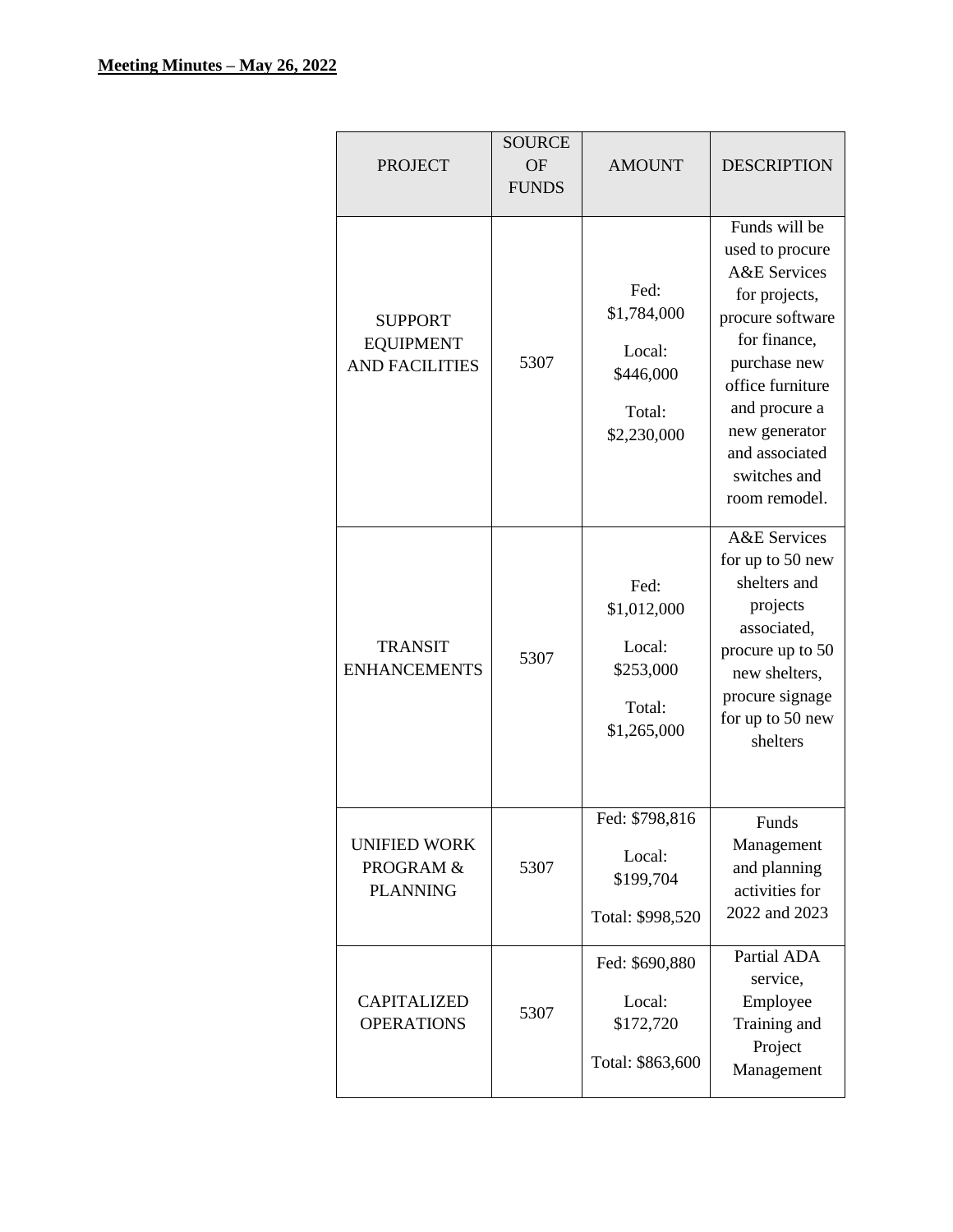| <b>PROJECT</b>                            | <b>SOURCE</b><br>OF<br><b>FUNDS</b> | <b>AMOUNT</b>                                                         | <b>DESCRIPTION</b>                                                                          |
|-------------------------------------------|-------------------------------------|-----------------------------------------------------------------------|---------------------------------------------------------------------------------------------|
| <b>PREVENTATIVE</b><br><b>MAINTENANCE</b> | 5307                                | Fed:<br>\$5,600,000<br>Local:<br>\$1,400,000<br>Total:<br>\$7,000,000 | Preventative<br>Maintenance for<br>both Bus and<br>Buildings,<br>Grounds and<br>Engineering |

Board approval will allow the projects to be committed for FY 2023. Projects will be submitted to MAPA for consideration at the May 2022 MAPA Board Meeting. Total new local encumbrance of federal funds from these changes will be: \$9,885,696. Total new encumbrance of local funds from these changes will be: \$2,471,424. Total new encumbrance of all funds will be \$12,357,120.

Approval will ensure Metro's compliance with FTA planning requirements.

This item will be reviewed by the procurement committee prior to the Board Meeting. Assuming committee concurrence, staff requests the Board approve the Resolution as presented.

Discussion was had.

Motion by Mr. Lund; Second by Ms. Plucker

### R**OLL CALL: UNANIMOUS; MOTION CARRIES.**

# **Agenda Item #9: Board Chair Report**

(A. Haase)

Ms. Haase shared with the Board that the Policy & Planning Committee has been focused on community and public engagement policy and discussed next steps for MetroNEXT. MetroNEXT will be a large portion of what this committee will focus on over the next few months. Big kudos to all of the staff. It was exciting to see the MetroNEXT plan approved last month.

Mr. Lawse reported that the Operations Committee discussed hiring updates and all the good work that is being done, the bus fleet, and the operational impacts of MetroNEXT. Mr. Lund thanked Metro for adding the streetcar to the ever-growing scope. That will be more work for Metro staff but it will also be part of a bigger transit goal for the city.

No updates were shared from the Finance Committee.